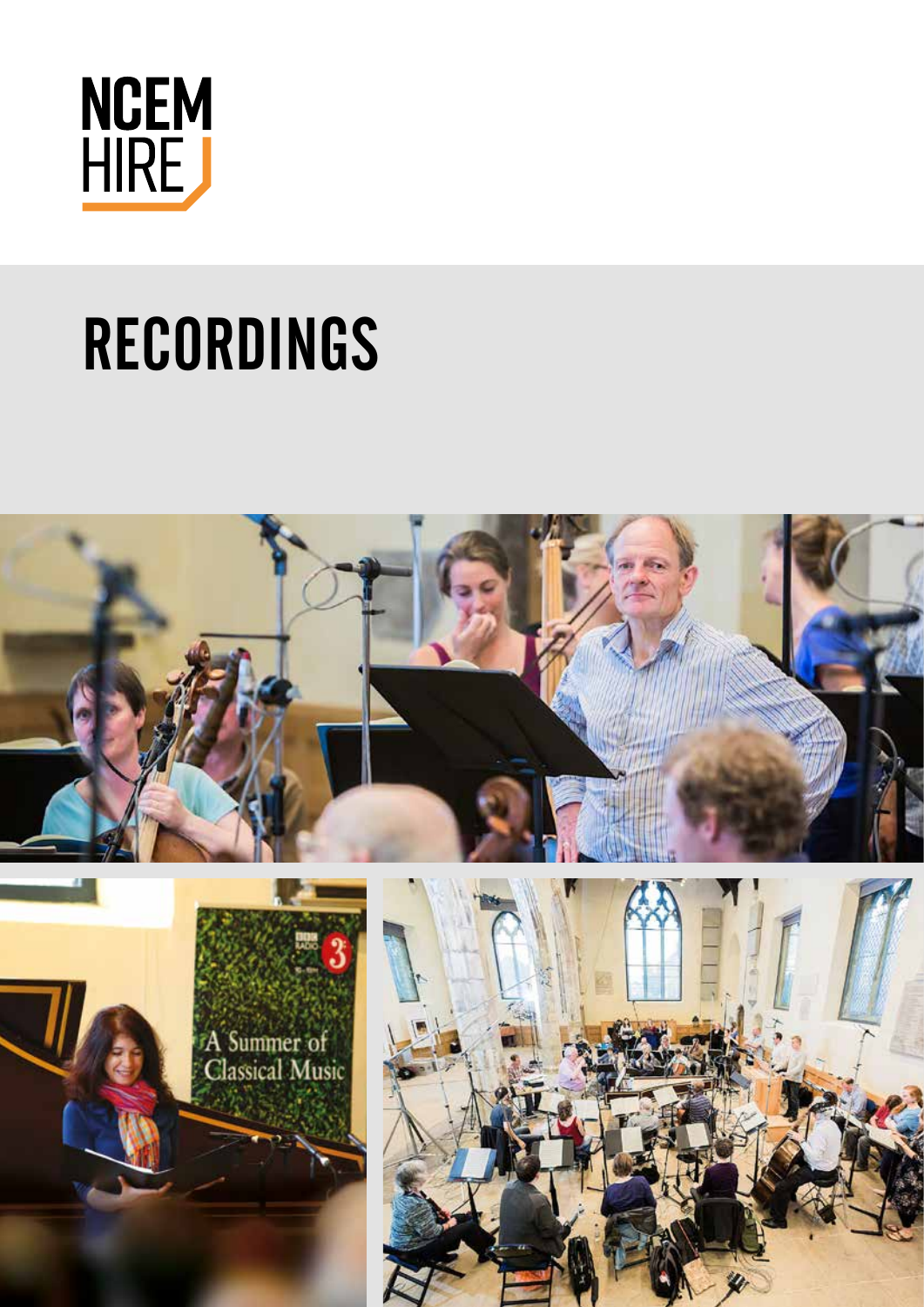## RECORDING HIRE INFORMATION PACK

- Page 3 Venue and Facilities Information
- Page 5 Hire Charges and what's included
- Page 6 Terms & Conditions
- Page 9 Venue Booking Form

## Contact Details

Hannah Witcomb & Emily Lynn National Centre for Early Music St Margaret's Church Walmgate York YO1 9TL

T: (01904) 632220 E: events@ncem.co.uk W: hire.ncem.co.uk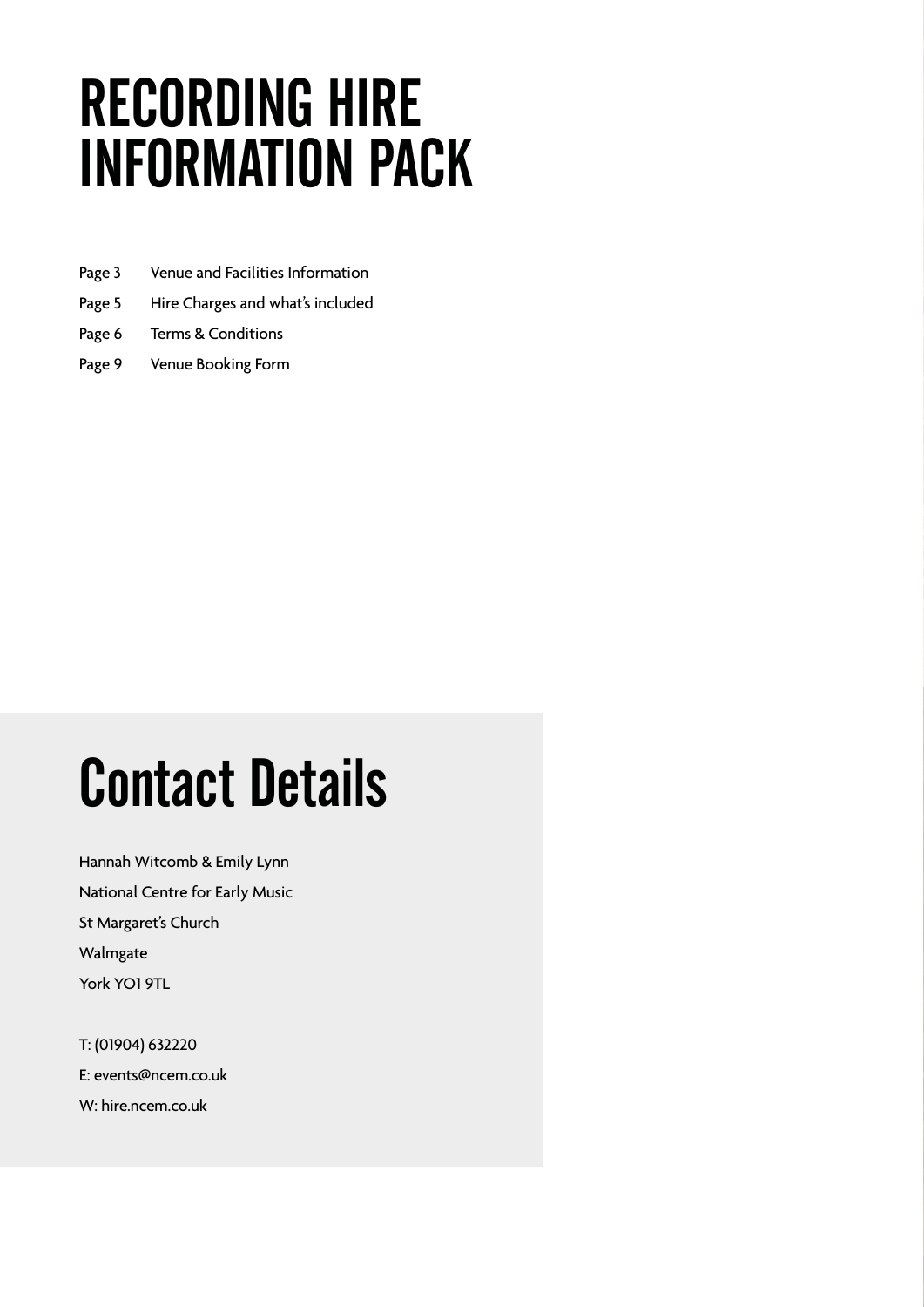### VENUE INFORMATION

The National Centre for Early Music is based in a medieval Grade One listed converted church of St Margaret's which stands in the heart of the City in its own grounds with an attractive and spacious church garden. It was converted in 2000 thanks to a National Lottery grant, which transformed the building into a stunning setting for celebrations. It also runs a year-round music programme promoting classical, folk, world and jazz music as well as hosting the internationally acclaimed York Early Music Festival.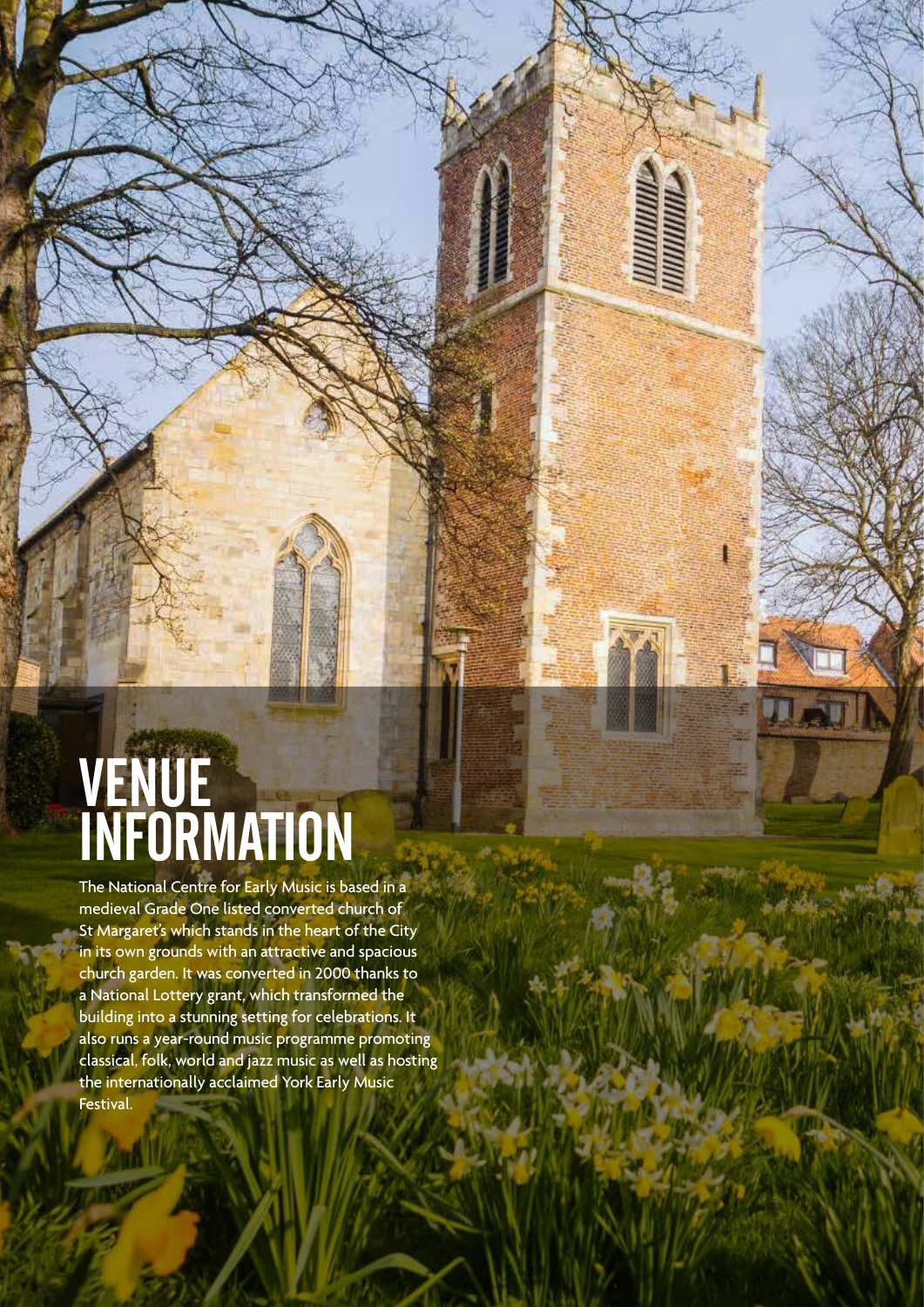

## FACILITIES

The National Centre for Early Music has an excellent natural acoustic which can be enhanced by acoustic baffles set high on the walls of the church. Designed and implemented by the country's leading acousticians, Arup Acoustics, the baffles allow the Centre to be utilized for speech, drama and contemporary music as well as early music.

The National Centre for Early Music benefits from a professionally installed cabling infrastructure to facilitate utilising the space for recording.

From the Church to the Control Room there are 36 way of sends and 12 ways of return. For flexibility, this is facilitated by two 24-way 'Veam' multi-core cables. The multi-core cabling is constructed from high-end 'Evolution EPC OFC' pre-jacketed cabling.

Veam connectors installed at the control room end are terminated in a male 24 pair, and connectors installed at the rear of the church to connect to the control room are terminated in a female 24 pair.

### IN THE CONTROL ROOM

The multi-core in the Control Room is terminated in two, wall-mounted, patch boxes.

These patch boxes are configured as one fully loaded 24 x male XLR connectors and one fully loaded with 12 x male and 12 x female XLR connectors. The control room also has the option of terminating the Veam connectors with two 3m XLR tail-sets, similarly configured as one fully loaded 24 x male XLR connectors and one fully loaded with 12 x male and 12 x female XLR connectors.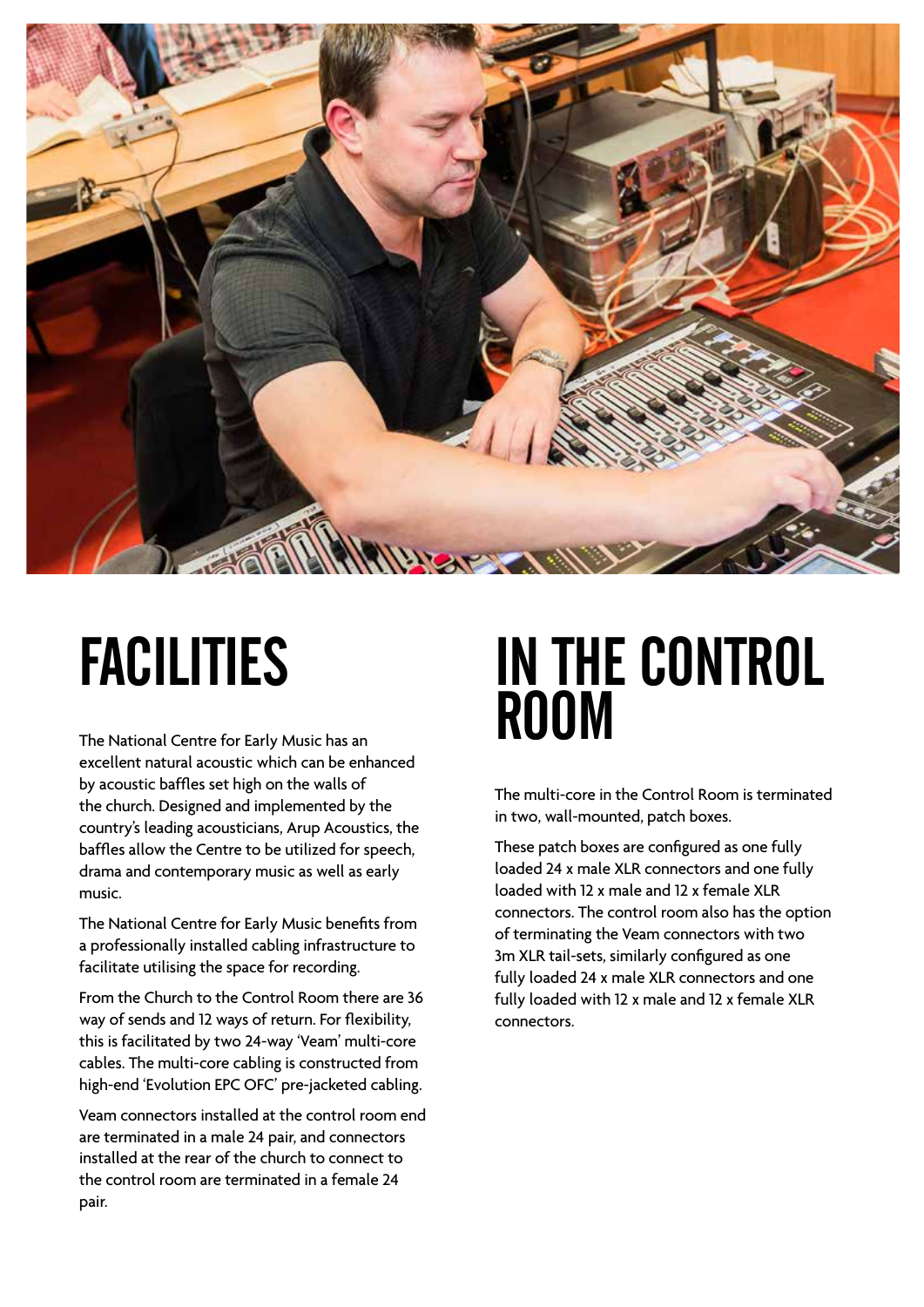

## IN THE CHURCH

Connection between the Control Room and the Church can either be via multiple source boxes distributed around the church (NB these are situated in under floor dip traps) or by terminating the Veam Multi-cores with dedicated stage boxes at the rear of the hall to match the patch boxes in the control room.

The NCEM has further benefit of warm, dry facilities including kitchens, changing room, overnight parking, wire-less broadband and a friendly, welcoming reputation.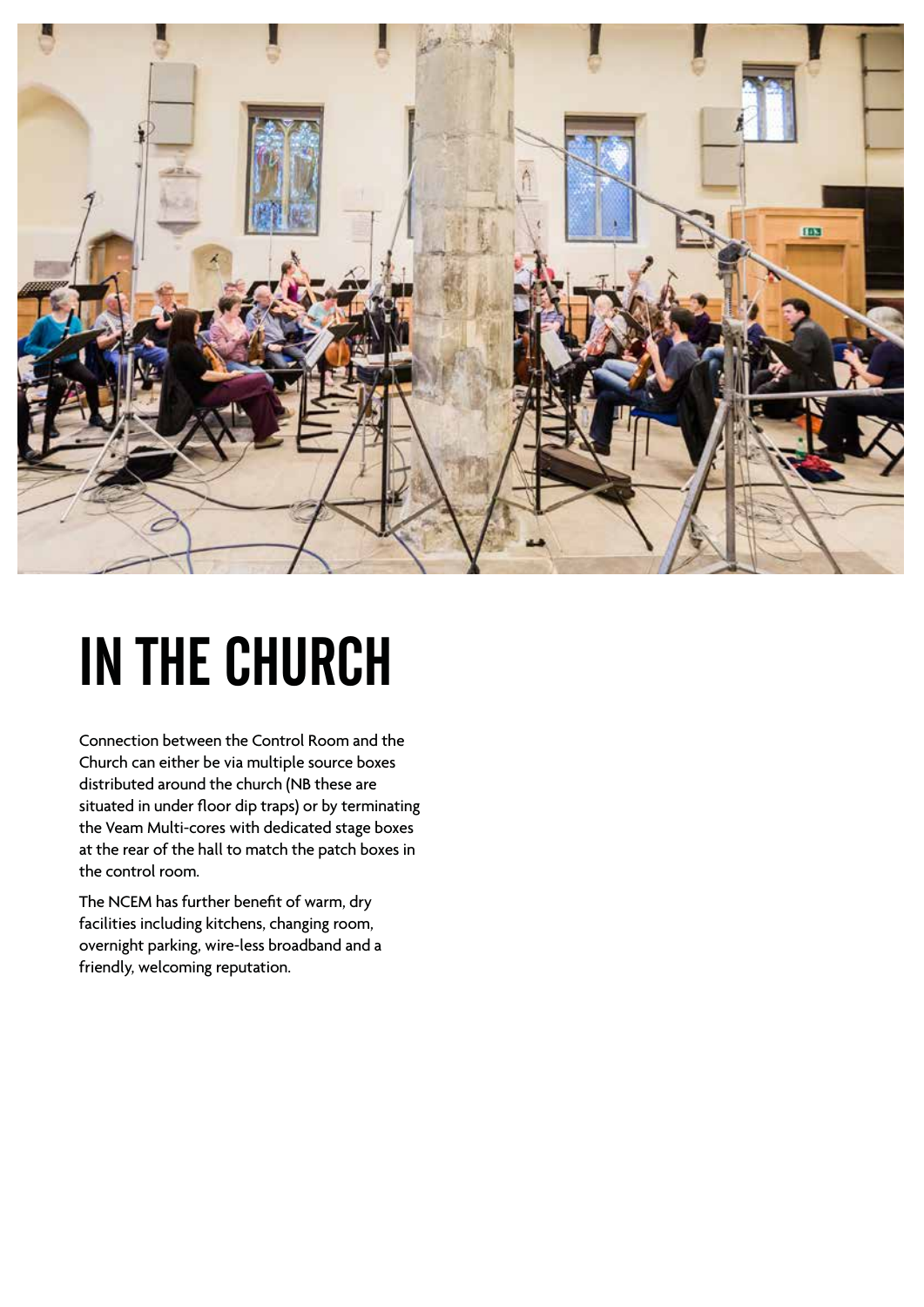# LOCATION

York is situated in the heart of Britain with excellent rail, road and airport links. The train journey takes just under 2 hours from Kings Cross, London, just over 2 hours from Edinburgh and 1 hour 20 minutes from Manchester.

The main NCEM entrance is on Percy's Lane off Navigation Road but there is also access from Walmgate through the church garden. The Walmgate entrance is open for events only and not during normal office hours.

## PARKING

There are 6 car parking spaces available for you to use in the venue car park, these include 2 disabled spaces, however this must include parking for your suppliers if required. The closest car park to the NCEM is Peel Street, which is approximately a 4-minute walk away. To find out more about local parking go to http://www.parkopedia.co.uk/

## **ACCESS**

The NCEM is completely flat-floored throughout making it an accessible building for wheelchair users with or without an accompanied helper. There is an entrance ramp from Percy's Lane and the Walmgate entrance is flat, allowing full access from both directions.

The NCEM has an induction hearing loop installed in the main part of the venue. You do need to let us know before arrival if you require the use of our hearing loop during your visit as it is not always turned on. The NCEM can also recommend reputable BSL interpreters or palentypists if required.

There are two designated disabled car parking spaces in the adjacent car park. If you need to book a taxi suitable for wheelchair travel, contact C & P Services on 01904 413121 or Station Taxis on 01904 623332. Please book as early as possible as they operate a busy service.

If you have any questions regarding accessibility, please get in touch.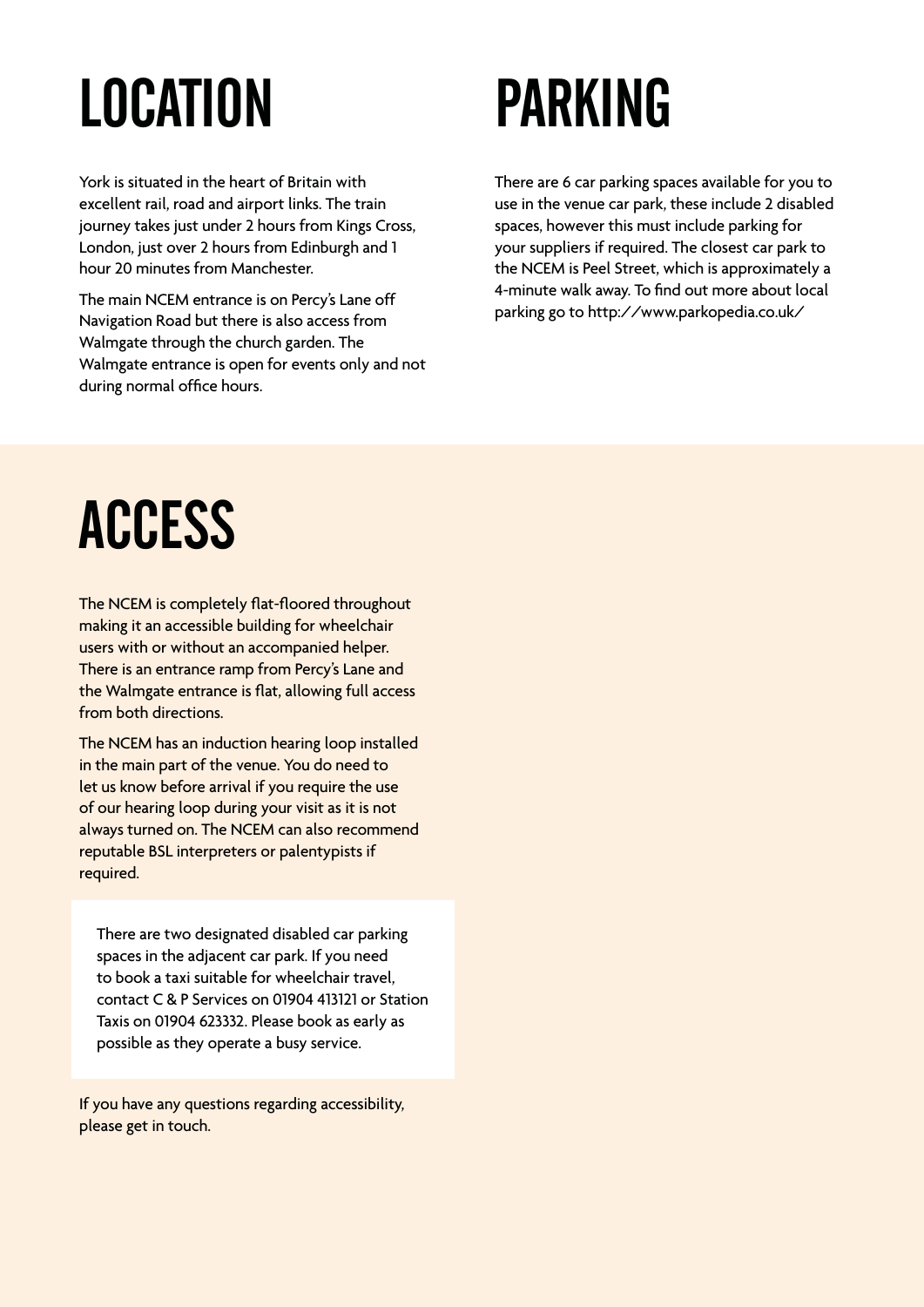

### **HIRE CHARGE** AND WHAT'S INCLUDED

#### **Facilities Included in hire:**

- **Exclusive use of St Margaret's church, the control room, kitchen and garden area**
- $\blacksquare$  Heating including under-floor heating in the church
- $\blacksquare$  High speed WiFi throughout the building
- **Use of recording facilities as outlined in the previous information**
- **Parking for up to 6 cars in the venue car park (including two disabled spaces)**

#### **Available for additional charges:**

- $\blacksquare$  Use of piano/harpsichords/chamber organ please ask for more details
- **Instrument tunings**

#### **HIRE CHARGE: £400.00 + VAT per day**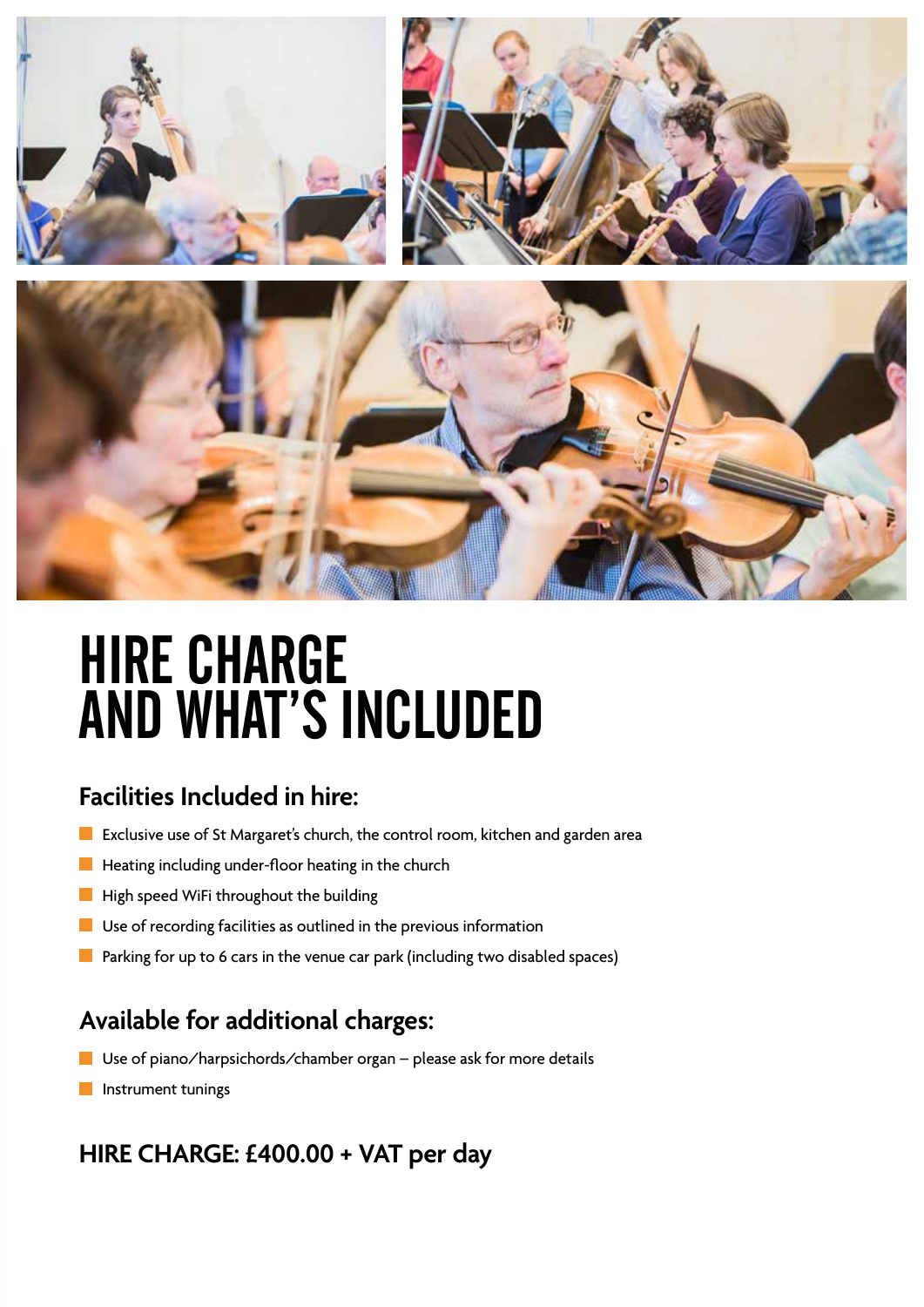### TERMS AND CONDITIONS OF HIRE

#### **1. General**

1.1 The National Centre for Early Music (NCEM) is managed by an educational charity – the York Early Music Foundation and is made available to hire for events, functions and activities that are congruent with the atmosphere, ethos and ethics of the building and the organisation.

1.2 The hirer shall not use the premises for any purpose other than that described in the hiring agreement and shall not sub-hire or use the premises or allow the premises to be used for any unlawful purpose or in any unlawful way nor do anything or bring onto the premises anything which may endanger the same or any insurance policies in respect thereof.

1.3 The National Centre for Early Music reserves the right to advise any media organisations of this event unless a written objection is received from the Organiser when booking. Acceptance of a booking at the National Centre for Early Music implies acceptance of these conditions.

1.4 The NCEM reserves the right to turn down bookings.

#### **2. Insurance**

The National Centre for Early Music has public liability insurance. It should however be noted that the individual promoter/organiser should have their own insurance in place and should share same with the NCEM on request. Please note that any damage incurred by the promoter/organiser will be charged accordingly.

#### **3. Payments**

3.1 We request a deposit of £100 + VAT on confirmation of your booking.

3.2 The final invoice, which is also subject to VAT, is payable within 30 days of the recording taking place.

3.3 Payments can be made by cheque or by bank transfer. Please make cheques payable to York Early Music Foundation. Bank details can be found on invoices.

#### **4. Cancellation**

The National Centre for Early Music will make a number of charges if the recording is cancelled:

 $\Box$  Cancellation within 12 weeks or more - payment of 10% of the hire fee

Cancellation within  $12 - 4$  weeks – payment of 50% of the hire fee

 $\Box$  Cancellation within 4 weeks – payment in full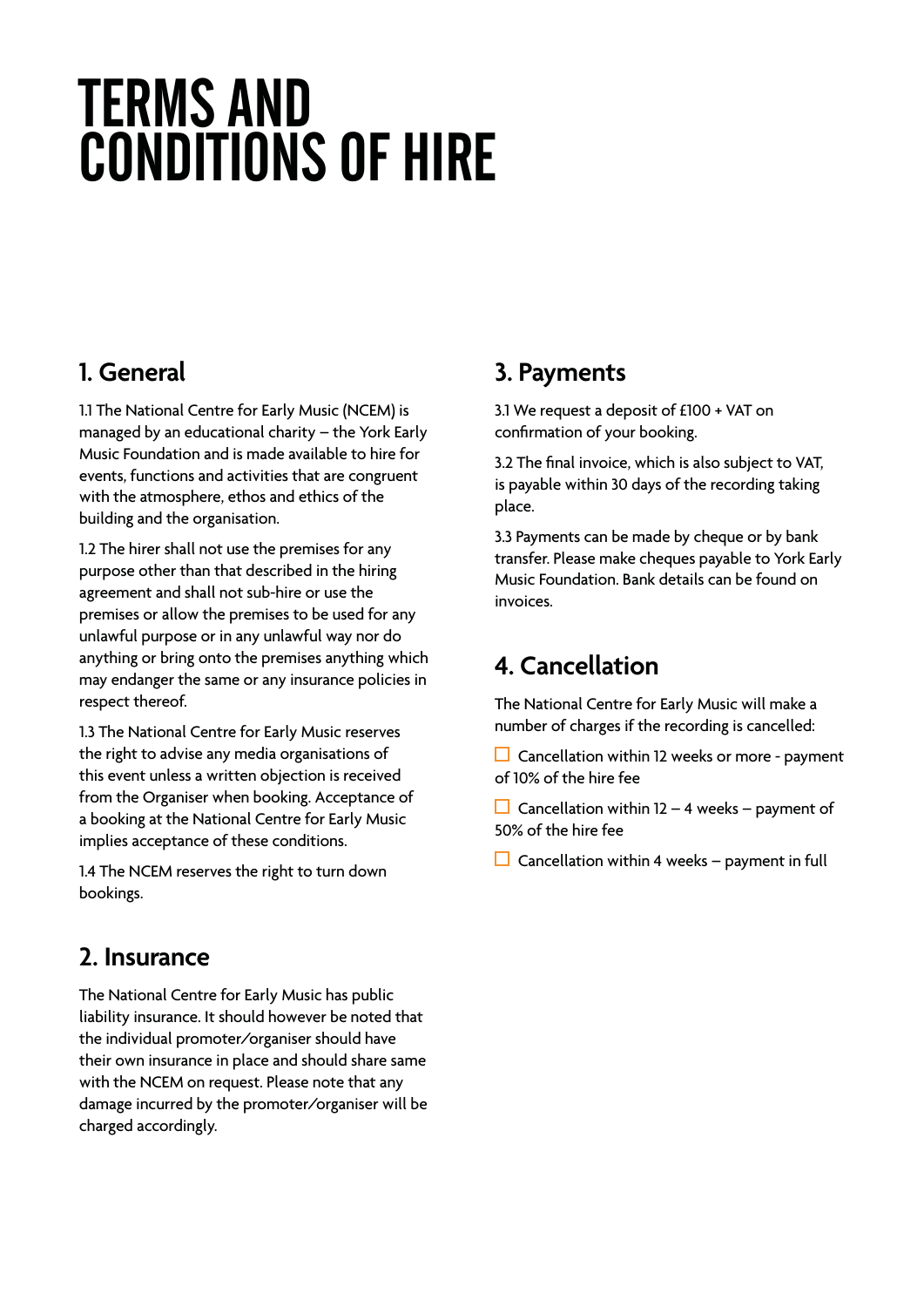#### **5. Facilities**

5.1 The Centre charges are inclusive of heat, lighting, and use of any recording equipment we have available.

5.2 If you plan to bring your own recording equipment, you must advise us in advance [it helps us plan your visit]. Please note that all electrical equipment must be PAT tested.

5.3 Use of the kitchen is available free of charge on the understanding that organisers clear up after each session and pop all dirty cups etc into the dishwasher! Regretfully if we must clean up after you – we will charge you accordingly. And please note that we do not allow any self-catering.

#### **6. Instruments**

We are fortunate to own a number of musical instruments (piano/ fortepiano/ organ/ harpsichord) which are available to hire on request. Tunings will be charged at cost.

#### **7. Practicalities**

In order to ensure that we offer you as good a service as possible, we need to know your timings and any other relevant requirements a couple of weeks in advance. Please note that the hirer cannot sublet the building and must comply with all conditions and regulations made in respect of the NCEM by the Director on behalf of the Local Authority.

#### **8. Fire And Safety Regulations**

Your attention is drawn to the National Centre for Early Music's fire and safety regulations. A copy of the venue's housekeeping notes will be provided either in advance or on arrival at the venue and we ask that all organisers/personnel from your group are made aware of the details.

#### **9. Accessibility**

The National Centre for Early Music is very accessible to the disabled. It is flat floored throughout and disabled person's toilet facilities are available. It has a hearing loop and there are two designated car park spaces available on request.

#### **10. Parking**

The National Centre for Early Music has benefit of a small car park for conference organisers only.

Delegates can park in the Peel Street car park, which is a 4-minute walk away.

#### **11. Accommodation**

The National Centre for Early Music can offer a 10% discount on the best available rates at the Hotel Indigo located next door to the venue. Please ask for more information. The NCEM also has working relationships with a number of hotels nearby, many of which offer special rates.

#### **12. Property**

The Management of the National Centre for Early Music cannot accept any liability for the loss of personal possessions whilst on the premises.

We hope that these notes assist you with your planning. If you have any queries, please contact the Operations and Events Team on 01904 632220 or at events@ncem.co.uk

hire.ncem.co.uk

National Centre for Early Music